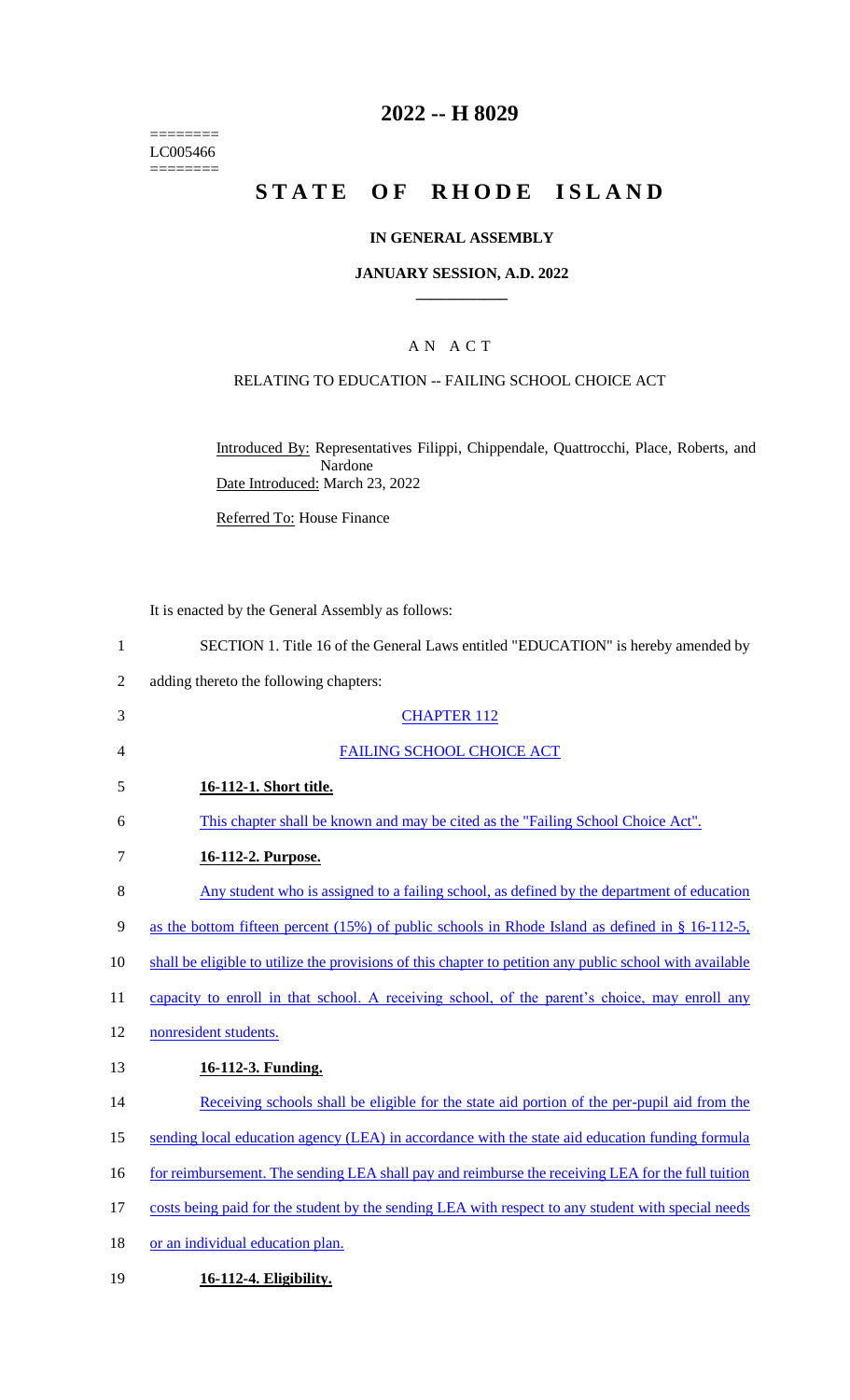- (a) Students currently enrolled in failing schools shall be eligible for school choice pursuant 2 to  $§$  16-112-2. (b) A receiving school may expel any student who has been suspended two (2) times or more in a single school year. Any student who is expelled during the current school year is only eligible for enrollment in their home district for that school year. The suspended student shall be eligible for school choice for the next school year; provided, that if the student is again expelled, 7 the student shall be ineligible for school choice for four (4) consecutive years. **16-112-5. Reporting requirements.**  (a) Every five (5) years, the department of education shall reclassify schools based upon 10 their performance except for students participating in the school choice program as set forth in § 11 16-112-4. Students attending a school that falls into the bottom fifteen percent (15%), shall be eligible for school choice. At no time shall any student who has been granted school choice lose 13 that status, except as set forth in  $\S$  16-112-4(b). (b) Every five (5) years, the department of education shall determine the functional capacity of each school, in every school district, to determine the number of school choice students available for enrollment. (c) Any student who has enrolled in a receiving school under § 16-112-4 shall be entitled to attend the receiving school through the highest grade level offered by the failing school. **16-112-6. Transportation.**  (a) Parents participating in school choice may utilize state school transportation only within 21 the same transportation region as defined in § 16-21.1-2. (b) Parents participating in school choice may utilize private school transportation to send the student to any school district. (c) School transportation shall be provided at the sending school district's expense or from the Rhode Island Education Revitalization Fund (RIERF), as provided in chapter 113 of title 16, so 26 long as the receiving school is in the same transportation region as the student's sending school subject to regulations promulgated by the Rhode Island department of education. 28 (d) Funding for transportation inside transportation regions shall be pursuant to § 16-21.1- 2. **16-112-7. Rules and regulations.**  The department of education shall promulgate rules and regulations to implement the provisions of this chapter. CHAPTER 113
- 34 RHODE ISLAND EDUCATION REVITALIZATION FUND ACT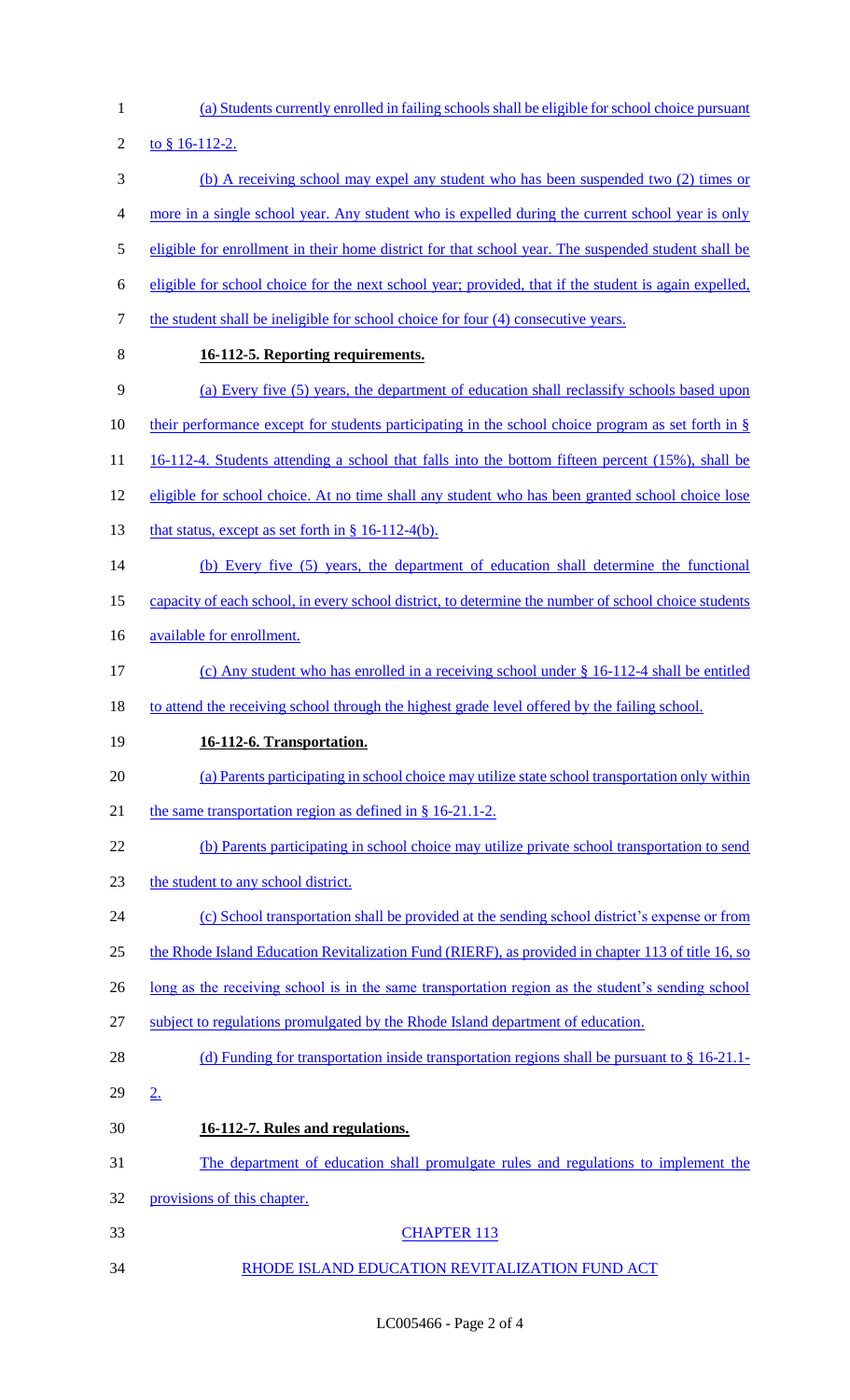| $\mathbf{1}$   | 16-113-1. Short title.                                                                              |
|----------------|-----------------------------------------------------------------------------------------------------|
| $\overline{2}$ | This chapter shall be known and may be cited as the "Rhode Island Education"                        |
| 3              | <b>Revitalization Fund Act".</b>                                                                    |
| 4              | 16-113-2. Purpose.                                                                                  |
| 5              | The State of Rhode Island shall establish the Rhode Island Education Revitalization Fund            |
| 6              | (RIERF) to provide funds for any school choice program pursuant to chapter 112 of title 16.         |
| 7              | 16-113-3. Funding.                                                                                  |
| 8              | (a) There shall be created a statewide property tax on all real property of any private college     |
| 9              | or university, nonprofit college or university, or any other post-secondary school.                 |
| 10             | (b) The amount of the tax in subsection (a) of this section shall be based upon the                 |
| 11             | endowment of the private college or university, nonprofit college or university, or any other post- |
| 12             | secondary school.                                                                                   |
| 13             | (c) The amount to be collected to fund this chapter shall be included in the annual budget          |
| 14             | bill approved by the general assembly each fiscal year.                                             |
| 15             | SECTION 2. This act shall take effect upon passage.                                                 |
|                |                                                                                                     |

======== LC005466  $\begin{minipage}{0.9\linewidth} \begin{tabular}{l} \hline \textbf{r} & \textbf{r} \\ \hline \textbf{r} & \textbf{r} \\ \hline \textbf{r} & \textbf{r} \\ \hline \textbf{r} & \textbf{r} \\ \hline \textbf{r} & \textbf{r} \\ \hline \textbf{r} & \textbf{r} \\ \hline \textbf{r} & \textbf{r} \\ \hline \textbf{r} & \textbf{r} \\ \hline \textbf{r} & \textbf{r} \\ \hline \textbf{r} & \textbf{r} \\ \hline \textbf{r} & \textbf{r} \\ \hline \textbf{r} & \text$